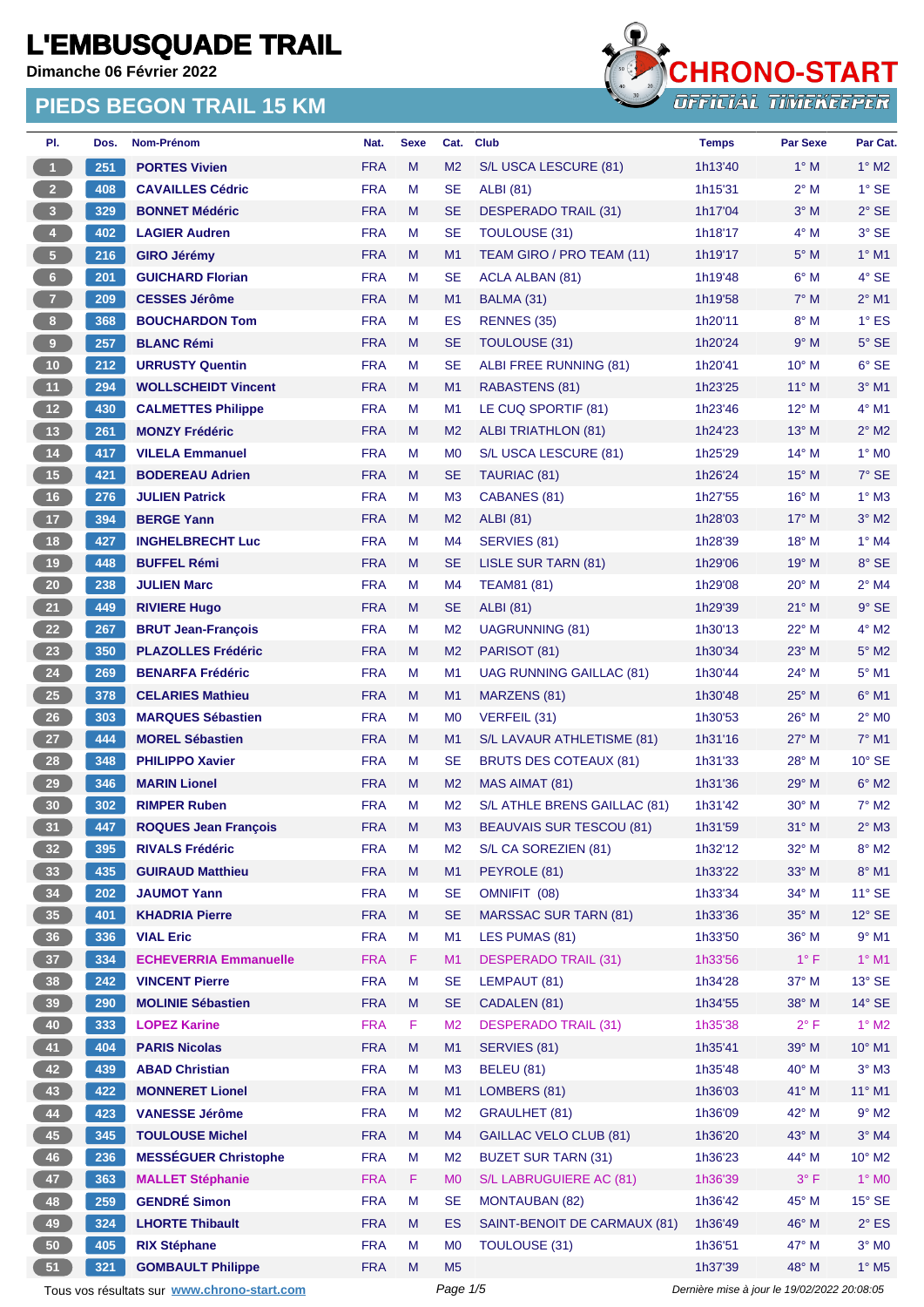**Dimanche 06 Février 2022**

#### **PIEDS BEGON TRAIL 15 KM**



| PI.             | Dos. | Nom-Prénom                    | Nat.       | <b>Sexe</b> | Cat.           | <b>Club</b>                       | <b>Temps</b> | <b>Par Sexe</b> | Par Cat.                   |
|-----------------|------|-------------------------------|------------|-------------|----------------|-----------------------------------|--------------|-----------------|----------------------------|
| 52              | 255  | <b>BARBOTEU Bertrand</b>      | <b>FRA</b> | M           | M <sub>2</sub> | <b>CYCLO CLUB LIMOUXIN (11)</b>   | 1h38'06      | $49°$ M         | $11^{\circ}$ M2            |
| 53              | 362  | <b>BOUFFARTIGUE Virginie</b>  | <b>FRA</b> | F           | M <sub>0</sub> | LAGRAVE (81)                      | 1h38'28      | $4^{\circ}$ F   | $2^{\circ}$ M <sub>0</sub> |
| 54              | 446  | <b>GERS Cédric</b>            | <b>FRA</b> | M           | M <sub>0</sub> | AMBRES (81)                       | 1h38'41      | $50^\circ$ M    | $4^\circ$ MO               |
| 55              | 420  | <b>MONGUIA Laurent</b>        | <b>FRA</b> | М           | M <sub>3</sub> | LES RIVES DU TARN (81)            | 1h38'52      | $51^\circ$ M    | 4° M3                      |
| 56              | 440  | <b>GROS Alexandre</b>         | <b>FRA</b> | M           | <b>SE</b>      | <b>BGR (81)</b>                   | 1h39'09      | $52^{\circ}$ M  | $16°$ SE                   |
| 57              | 293  | <b>BESOMBES Pascal</b>        | <b>FRA</b> | M           | M <sub>5</sub> | ECLA ALBI (81)                    | 1h39'19      | $53^\circ$ M    | $2°$ M <sub>5</sub>        |
| 58              | 373  | <b>ALARY Pierre</b>           | <b>FRA</b> | M           | M <sub>3</sub> | <b>LABRUGUIERE (81)</b>           | 1h39'45      | 54° M           | $5^\circ$ M3               |
| 59              | 340  | <b>PEDOUSSAUT Pascal</b>      | <b>FRA</b> | M           | M <sub>5</sub> | <b>BRUTS DES COTEAUX (81)</b>     | 1h40'07      | 55° M           | $3°$ M <sub>5</sub>        |
| 60              | 383  | <b>GAU Christophe</b>         | <b>FRA</b> | M           | M4             | LES COUREURS DE FOND DE CA        | 1h40'19      | $56^{\circ}$ M  | $4^\circ$ M4               |
| 61              | 419  | <b>SERIEYE Didier</b>         | <b>FRA</b> | М           | M4             | <b>RIVES DU TARN RUNNING (81)</b> | 1h40'25      | $57^\circ$ M    | 5° M4                      |
| 62              | 284  | <b>BEZES Paul</b>             | <b>FRA</b> | M           | ES             | <b>OXYGENE SIGMA (81)</b>         | 1h40'45      | 58° M           | 3° ES                      |
| 63              | 384  | <b>BECAIS Nicolas</b>         | <b>FRA</b> | M           | M <sub>2</sub> | CASTELSARRASIN (82)               | 1h40'52      | 59° M           | 12° M2                     |
| 64              | 274  | <b>FABRE Grégory</b>          | <b>FRA</b> | M           | M1             | <b>OLYMPIQUE DE SALIES (81)</b>   | 1h41'16      | $60^\circ$ M    | $12^{\circ}$ M1            |
| 65              | 370  | <b>ESCUDIE Richard</b>        | <b>FRA</b> | М           | M <sub>3</sub> | LES COUREURS DE FOND DE CA        | 1h41'16      | 61° M           | $6^\circ$ M3               |
| 66              | 260  | <b>CANREDON Aymeric</b>       | <b>FRA</b> | M           | M <sub>0</sub> | <b>NAVES (81)</b>                 | 1h41'17      | 62° M           | $5^\circ$ MO               |
| 67              | 431  | <b>CADIOU Hugo</b>            | <b>FRA</b> | M           | M <sub>0</sub> | <b>TOULOUSE (31)</b>              | 1h41'37      | 63° M           | $6°$ MO                    |
| 68              | 433  | <b>LAVIELLE Jean-Baptiste</b> | <b>FRA</b> | M           | M <sub>0</sub> | SAINT LYS (31)                    | 1h41'37      | $64^{\circ}$ M  | <b>7° MO</b>               |
| 69              | 424  | <b>ROCHE Thibault</b>         | <b>FRA</b> | М           | M <sub>1</sub> | <b>ESCALQUENS (31)</b>            | 1h42'12      | 65° M           | 13° M1                     |
| 70              | 301  | <b>GILONE Alexandre</b>       | <b>FRA</b> | M           | M <sub>3</sub> | <b>TOULOUSE (31)</b>              | 1h42'14      | $66^{\circ}$ M  | $7^\circ$ M3               |
| 71              | 305  | <b>COLLET Fanny</b>           | <b>FRA</b> | F           | <b>SE</b>      | <b>AUSSONNE (31)</b>              | 1h42'25      | $5^{\circ}$ F   | $1^\circ$ SE               |
| 72              | 210  | <b>BRU Philippe</b>           | <b>FRA</b> | M           | M <sub>2</sub> | <b>BRIATEXTE (81)</b>             | 1h42'29      | $67^\circ$ M    | 13° M2                     |
| 73              | 426  | <b>DEGRET Julien</b>          | <b>FRA</b> | M           | M1             | S/L USCA LESCURE (81)             | 1h42'30      | $68^{\circ}$ M  | 14° M1                     |
| 74              | 389  | <b>FOURNAC Elisa</b>          | <b>FRA</b> | F.          | <b>SE</b>      | LISLE SUR TARN (81)               | 1h42'42      | $6^{\circ}$ F   | $2°$ SE                    |
| 75              | 351  | <b>ALBOUY Cédric</b>          | <b>FRA</b> | M           | M <sub>1</sub> | <b>SENOUILLAC (81)</b>            | 1h42'53      | $69^\circ$ M    | 15° M1                     |
| 76              | 240  | <b>MALHERBE Benoit</b>        | <b>FRA</b> | M           | M4             | S/L ATHLE 632 TOURNEFEUILLE       | 1h43'00      | $70^\circ$ M    | $6°$ M4                    |
| 77              | 410  | <b>BERGE Sébastien</b>        | <b>FRA</b> | М           | M <sub>1</sub> | GAILLAC (81)                      | 1h43'10      | $71^\circ$ M    | $16^{\circ}$ M1            |
| 78              | 437  | <b>LIEBMANN Julien</b>        | <b>FRA</b> | M           | M <sub>1</sub> | ALBI FREE RUNNING (81)            | 1h43'19      | $72^{\circ}$ M  | 17° M1                     |
| 79              | 428  | <b>SCHMITT Frédéric</b>       | <b>FRA</b> | М           | M <sub>3</sub> | <b>COUFFOULEUX (81)</b>           | 1h43'32      | $73^\circ$ M    | 8° M3                      |
| 80              | 308  | <b>DUCAMIN Pierre</b>         | <b>FRA</b> | M           | M <sub>0</sub> | CASTRES (81)                      | 1h43'39      | 74° M           | 8° MO                      |
| 81              | 371  | <b>BAYOL Julien</b>           | <b>FRA</b> | М           | M <sub>0</sub> | ACL BUSQUE (81)                   | 1h43'42      | 75° M           | $9°$ MO                    |
| 82              | 391  | <b>BOUCHARDON Noa</b>         | <b>FRA</b> | F           | SE             | <b>RAMONVILLE SAINT AGNE (31)</b> | 1h43'46      | $7^\circ$ F     | 3° SE                      |
| 83              | 343  | <b>SUCHET Etienne</b>         | <b>FRA</b> | М           | SE             | <b>MIREPOIX SUR TARN (31)</b>     | 1h44'14      | 76° M           | $17^\circ$ SE              |
| 84              | 247  | <b>CROS David</b>             | <b>FRA</b> | M           | M <sub>2</sub> | <b>SAINT JUERY (81)</b>           | 1h44'34      | 77° M           | $14^{\circ}$ M2            |
| 85              | 315  | <b>RAYNAL Thierry</b>         | <b>FRA</b> | Μ           | M <sub>2</sub> | <b>UAG RUNNING GAILLAC (81)</b>   | 1h44'43      | 78° M           | $15^{\circ}$ M2            |
| 86              | 283  | <b>COMBELLES Marie</b>        | <b>FRA</b> | F.          | M1             | CARBES (81)                       | 1h44'57      | $8^{\circ}$ F   | $2^{\circ}$ M1             |
| 87              | 275  | <b>PICARONIE Jérôme</b>       | <b>FRA</b> | M           | M <sub>3</sub> | <b>UAG GINDOUL TEAM (81)</b>      | 1h45'04      | 79° M           | $9^\circ$ M3               |
| 88              | 366  | <b>BIGORGNE Cédric</b>        | <b>FRA</b> | M           | M1             | S/L ATHLE BRENS GAILLAC (81)      | 1h45'15      | 80° M           | $18^{\circ}$ M1            |
| 89              | 304  | <b>REBULL Frédéric</b>        | <b>FRA</b> | M           | M <sub>2</sub> | CDI31 (81)                        | 1h45'22      | 81° M           | $16^{\circ}$ M2            |
| 90 <sub>o</sub> | 335  | <b>VIAL-TORRITO Stéphanie</b> | <b>FRA</b> | F.          | M <sub>2</sub> | LES PUMAS (81)                    | 1h45'32      | 9° F            | $2^\circ$ M2               |
| 91              | 418  | <b>ICHARD Pierre</b>          | <b>FRA</b> | M           | M <sub>3</sub> | ECLA ALBI (81)                    | 1h45'37      | 82° M           | $10^{\circ}$ M3            |
| 92              | 313  | <b>DESGNE Joanna</b>          | <b>FRA</b> | F.          | M <sub>2</sub> | <b>ENFILE TES BASKETS GRENADE</b> | 1h45'40      | $10^{\circ}$ F  | $3^\circ$ M2               |
| 93              | 429  | <b>WEILER Martin</b>          | <b>FRA</b> | М           | M1             | <b>BUZET SUR TARN (31)</b>        | 1h46'07      | 83° M           | $19°$ M1                   |
| 94              | 357  | <b>JALIBERT Frédéric</b>      | <b>FRA</b> | M           | M <sub>2</sub> | GAILLAC (81)                      | 1h46'08      | 84° M           | $17^\circ$ M2              |
| 95              | 226  | <b>ROUYRE Virginie</b>        | <b>FRA</b> | F           | M <sub>0</sub> | ECLA ALBI (81)                    | 1h46'14      | $11^{\circ}$ F  | $3^\circ$ MO               |
| 96              | 442  | <b>BRABANT Stéphane</b>       | <b>FRA</b> | M           | M <sub>3</sub> | <b>DDX BRUGUIERES (31)</b>        | 1h46'45      | 85° M           | $11^{\circ}$ M3            |
| 97              | 349  | <b>GALISSIER Sébastien</b>    | <b>FRA</b> | М           | M <sub>2</sub> | <b>UAG RUNNING (81)</b>           | 1h46'51      | 86° M           | $18^\circ$ M2              |
| 98              | 225  | <b>DUMAS Matthieu</b>         | <b>FRA</b> | M           | M <sub>0</sub> | LAVAUR (81)                       | 1h46'52      | 87° M           | 10° MO                     |
| 99              | 415  | <b>GIRET Kévin</b>            | <b>FRA</b> | Μ           | <b>SE</b>      | SAINT SULPICE LA POINTE (81)      | 1h47'22      | 88° M           | $18^\circ$ SE              |
| (100)           | 268  | <b>SUBIRA Bruno</b>           | <b>FRA</b> | Μ           | M1             | FROUZINS (31)                     | 1h48'15      | 89° M           | $20^\circ$ M1              |
|                 | 288  | <b>ENJALBERT Séverine</b>     | <b>FRA</b> | F           | M <sub>0</sub> | ECLA ALBI (81)                    | 1h48'23      | $12^{\circ}$ F  | $4^\circ$ MO               |
| (102)           | 266  | <b>VANDENWEGHE Audrey</b>     | <b>FRA</b> | F.          | M <sub>2</sub> | <b>UAG RUNNING GAILLAC (81)</b>   | 1h48'34      | $13^{\circ}$ F  | $4^\circ$ M2               |
|                 |      |                               |            |             |                |                                   |              |                 |                            |

Tous vos résultats sur **[www.chrono-start.com](https://www.chrono-start.com/)** Page 2/5 Page 2/5 Dernière mise à jour le 19/02/2022 20:08:05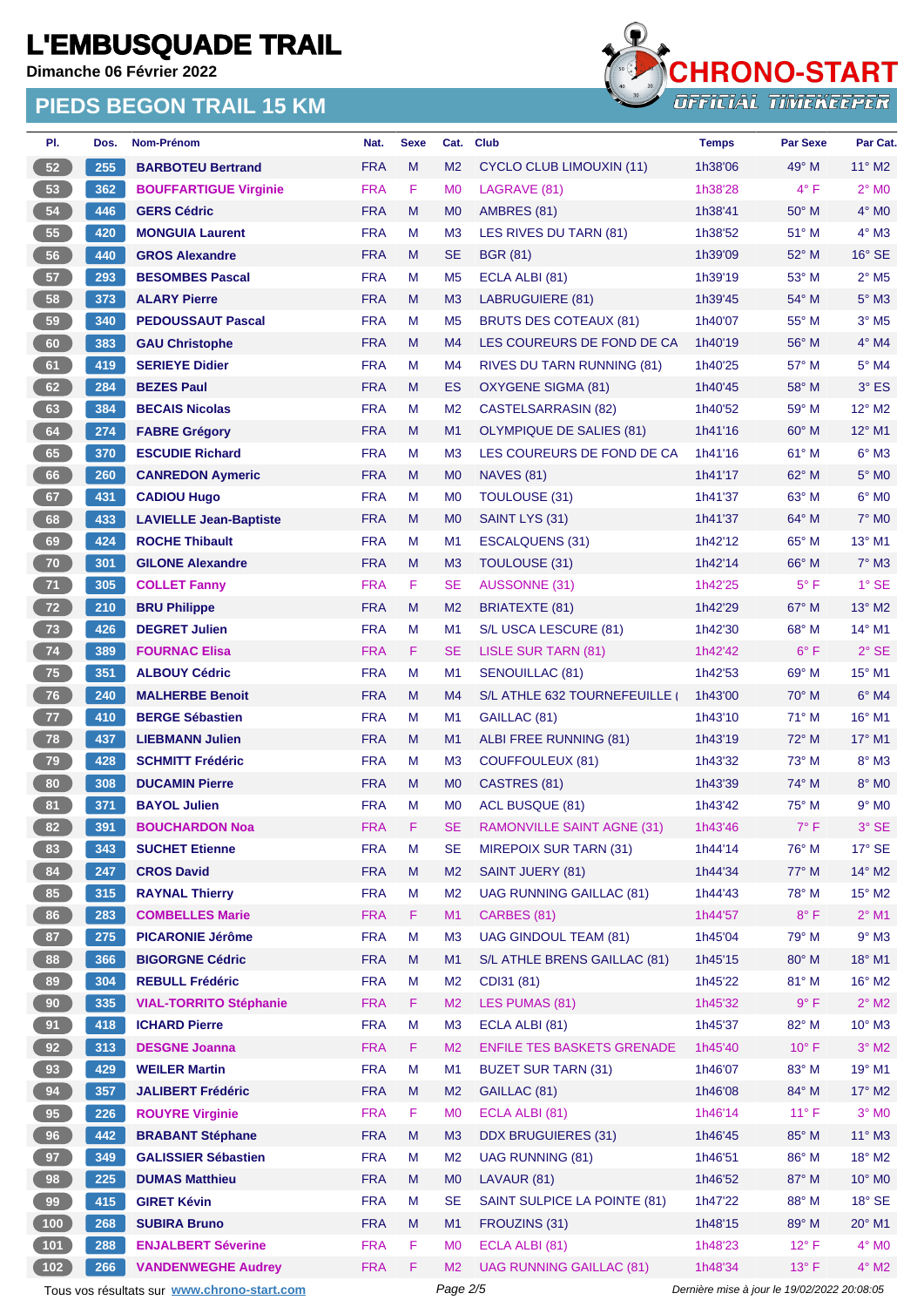**Dimanche 06 Février 2022**

### **PIEDS BEGON TRAIL 15 KM**



| PI.                                                         | Dos.       | Nom-Prénom                                         | Nat.       | <b>Sexe</b> | Cat.           | <b>Club</b>                          | <b>Temps</b>                                | <b>Par Sexe</b> | Par Cat.        |
|-------------------------------------------------------------|------------|----------------------------------------------------|------------|-------------|----------------|--------------------------------------|---------------------------------------------|-----------------|-----------------|
| 103                                                         | 434        | <b>RUBELE Lionel</b>                               | <b>FRA</b> | M           | <b>SE</b>      | L'ISLE-JOURDAIN (32)                 | 1h48'41                                     | $90^\circ$ M    | $19^\circ$ SE   |
| $104$                                                       | 352        | <b>PALOUS SALVADOR Aurélie</b>                     | <b>FRA</b> | F           | M <sub>0</sub> | LOMBERS (81)                         | 1h48'53                                     | $14^{\circ}$ F  | $5^\circ$ MO    |
| 105                                                         | 353        | <b>ALGAYRES Vincent</b>                            | <b>FRA</b> | M           | M1             | LIMOUX (11)                          | 1h48'57                                     | $91^\circ$ M    | $21^{\circ}$ M1 |
| 106                                                         | 254        | <b>REBY Léo</b>                                    | <b>FRA</b> | M           | <b>SE</b>      | <b>TOULOUSE (31)</b>                 | 1h49'23                                     | 92° M           | $20^\circ$ SE   |
| 107                                                         | 296        | <b>MONTAGNE Cyril</b>                              | <b>FRA</b> | M           | M <sub>1</sub> | CASTRES (81)                         | 1h49'24                                     | $93^\circ$ M    | 22° M1          |
| 108                                                         | 361        | <b>PONS Loïc</b>                                   | <b>FRA</b> | M           | <b>ES</b>      | <b>GRAULHET (81)</b>                 | 1h49'36                                     | 94° M           | 4° ES           |
| 109                                                         | 381        | <b>RATABOUL Anais</b>                              | <b>FRA</b> | F           | <b>SE</b>      | <b>TOULOUSE (31)</b>                 | 1h49'42                                     | $15^{\circ}$ F  | 4° SE           |
| $\boxed{110}$                                               | 360        | <b>LESCUYER Camille</b>                            | <b>FRA</b> | F           | <b>SE</b>      | SAINT-MARTIN-LEZ-TATINGHEM (         | 1h49'43                                     | $16^{\circ}$ F  | $5^\circ$ SE    |
| $\boxed{111}$                                               | 234        | <b>LE MOINE Hugo</b>                               | <b>FRA</b> | M           | <b>SE</b>      | LAVAUR (81)                          | 1h49'51                                     | 95° M           | $21^\circ$ SE   |
| $\boxed{112}$                                               | 445        | <b>REDON Pierrick</b>                              | <b>FRA</b> | M           | <b>SE</b>      | <b>AUBAGNE (13)</b>                  | 1h50'09                                     | $96^{\circ}$ M  | 22° SE          |
| (113)                                                       | 441        | <b>LOISON Marius</b>                               | <b>FRA</b> | M           | <b>SE</b>      | SAINT-LOUBES (33)                    | 1h50'11                                     | 97° M           | 23° SE          |
| 114                                                         | 325        | <b>BOUDENE Régis</b>                               | <b>FRA</b> | M           | M <sub>2</sub> | <b>COUFFOULEUX (81)</b>              | 1h50'30                                     | $98^\circ$ M    | 19° M2          |
| $\boxed{115}$                                               | 265        | <b>GERARD Aurélie</b>                              | <b>FRA</b> | F           | M1             | <b>ALBI</b> (81)                     | 1h51'34                                     | $17^\circ$ F    | $3°$ M1         |
| $116$                                                       | 367        | <b>BOUCHARDON Patrick</b>                          | <b>FRA</b> | M           | M <sub>3</sub> | <b>MOUZIEYS TEULET (81)</b>          | 1h51'36                                     | $99^\circ$ M    | $12^{\circ}$ M3 |
| (117)                                                       | 270        | <b>AUBERTOT Philippe</b>                           | <b>FRA</b> | M           | M <sub>5</sub> | ECLA ALBI (81)                       | 1h51'40                                     | 100° M          | 4° M5           |
| 118                                                         | 365        | <b>ESCLUSA Sébastien</b>                           | <b>FRA</b> | M           | M <sub>2</sub> | <b>VENES (81)</b>                    | 1h52'02                                     | $101^\circ$ M   | 20° M2          |
| 119                                                         | 364        | <b>MONTE Jérôme</b>                                | <b>FRA</b> | M           | M <sub>3</sub> | <b>TOULOUSE (31)</b>                 | 1h52'02                                     | $102^\circ$ M   | 13° M3          |
| $120$                                                       | 248        | <b>VIDALLER Jordi</b>                              | <b>FRA</b> | M           | <b>SE</b>      | FFCAM (31)                           | 1h52'14                                     | 103° M          | $24^\circ$ SE   |
| $\begin{bmatrix} 121 \end{bmatrix}$                         | 280        | <b>RIVIÈRE Olivier</b>                             | <b>FRA</b> | M           | M <sub>2</sub> | RRUNNING (81)                        | 1h52'28                                     | 104° M          | $21^{\circ}$ M2 |
| 122                                                         | 331        | <b>AUBINEAU Delphine</b>                           | <b>FRA</b> | F           | M <sub>0</sub> | <b>TEAM RRUNNING CASTRES (81)</b>    | 1h52'56                                     | $18^{\circ}$ F  | $6^\circ$ MO    |
| $123$                                                       | 358        | <b>TIPLIE Michel</b>                               | <b>FRA</b> | M           | M <sub>6</sub> | <b>GUITALENS L'ALBAREDE (81)</b>     | 1h53'07                                     | $105^\circ$ M   | $1^\circ$ M6    |
| $124$                                                       | 375        | <b>BARTHÉLEMY Jérôme</b>                           | <b>FRA</b> | M           | M <sub>2</sub> | <b>VILLEFRANCHE DE LAURAGAIS (:</b>  | 1h53'41                                     | $106^\circ$ M   | $22^\circ$ M2   |
| 125                                                         | 406        | <b>BURESI Rémi</b>                                 | <b>FRA</b> | M           | M <sub>3</sub> | LES COUREURS DE FOND DE CA           | 1h53'44                                     | $107^\circ$ M   | 14° M3          |
| 126                                                         | 399        | <b>CASSAN Christian</b>                            | <b>FRA</b> | M           | M4             | <b>GRAULHET (81)</b>                 | 1h53'50                                     | 108° M          | $7°$ M4         |
| 127                                                         | 398        | <b>VOISIN Eric</b>                                 | <b>FRA</b> | M           | M4             | MEZENS (81)                          | 1h54'09                                     | $109^\circ$ M   | 8° M4           |
| 128                                                         | 377        | <b>BOURGADE Cyril</b>                              | <b>FRA</b> | M           | M <sub>2</sub> | <b>COSATRAIL (31)</b>                | 1h54'23                                     | $110^{\circ}$ M | 23° M2          |
| 129                                                         | 354        | <b>PIGATTO Laurent</b>                             | <b>FRA</b> | M           | M4             | <b>ENFILE TES BASKETS GRENADE</b>    | 1h54'34                                     | $111^\circ$ M   | $9°$ M4         |
| $130$                                                       | 328        | <b>HAZIME Abdrahim</b>                             | <b>FRA</b> | M           | M <sub>1</sub> | S/L ATHLE BRENS GAILLAC (81)         | 1h54'43                                     | $112^{\circ}$ M | 23° M1          |
| 131                                                         | 332        | <b>PUNTIS Maxime</b>                               | <b>FRA</b> | M           | M1             | S/L LAVAUR ATHLETISME (81)           | 1h54'53                                     | $113^\circ$ M   | 24° M1          |
| $132$                                                       | 219        | <b>SUISSA Eric</b>                                 | <b>FRA</b> | M           | M <sub>2</sub> |                                      | 1h55'01                                     | $114^\circ$ M   | $24^{\circ}$ M2 |
| 133                                                         | 309        | <b>VILLENEUVE Claire</b>                           | <b>FRA</b> | F           | M <sub>2</sub> | S/L ATHLE BRENS GAILLAC (81)         | 1h55'01                                     | $19^\circ$ F    | $5^\circ$ M2    |
| $134$                                                       | 310        | <b>LARROQUE Richard</b>                            | <b>FRA</b> | M           | M <sub>2</sub> | S/L ATHLE BRENS GAILLAC (81)         | 1h55'01                                     | $115^\circ$ M   | 25° M2          |
| 135                                                         | 218        | <b>BARDY Sandrine</b>                              | <b>FRA</b> | F           | M <sub>2</sub> | S/L ATHLE BRENS GAILLAC (81)         | 1h55'02                                     | $20^{\circ}$ F  | $6^\circ$ M2    |
|                                                             | 347        | <b>CARMÉ Jocelyn</b>                               | <b>FRA</b> | M           | M <sub>3</sub> | <b>COUFFOULEUX (81)</b>              | 1h55'15                                     | $116^\circ$ M   | $15^{\circ}$ M3 |
| 136<br>$137$                                                |            |                                                    | <b>FRA</b> | M           | M3             |                                      | 1h55'26                                     | 117° M          | $16^\circ$ M3   |
|                                                             | 307        | <b>LE MOINE Stéphane</b><br><b>GUARDIA Olivier</b> | <b>FRA</b> | M           | M <sub>3</sub> | AMBOISE (37)<br><b>GRAULHET (81)</b> | 1h55'33                                     | $118^\circ$ M   | $17^\circ$ M3   |
| $\begin{array}{c} \n \textbf{138}\n \end{array}$<br>(139)   | 393<br>338 | <b>FABRE Frédéric</b>                              | <b>FRA</b> | M           | M3             |                                      | 1h56'09                                     | 119° M          | $18^\circ$ M3   |
|                                                             |            | <b>BRAVO Eric</b>                                  |            |             |                | <b>MONS (31)</b>                     |                                             |                 |                 |
| 140                                                         | 246        | <b>BESOMBES Florence</b>                           | <b>FRA</b> | M           | M <sub>3</sub> | LAVAUR (81)                          | 1h56'13                                     | $120^\circ$ M   | 19° M3          |
| $\begin{array}{c} \begin{array}{c} \end{array} \end{array}$ | 382        |                                                    | <b>FRA</b> | F           | M <sub>3</sub> | LES COUREURS DE FOND DE CA           | 1h56'32                                     | $21^{\circ}$ F  | $1^\circ$ M3    |
| $142$                                                       | 224        | <b>CARAYON Laurence</b>                            | <b>FRA</b> | F           | M <sub>2</sub> | CASTRES (81)                         | 1h56'42                                     | $22^{\circ}$ F  | $7^\circ$ M2    |
| $143$                                                       | 252        | <b>SUC Sébastien</b>                               | <b>FRA</b> | M           | M1             | <b>SAINT GREGOIRE (81)</b>           | 1h56'45                                     | 121° M          | 25° M1          |
| 144                                                         | 285        | <b>JOULIE Jean-Claude</b>                          | <b>FRA</b> | M           | M <sub>5</sub> | SAINT JUERY (81)                     | 1h56'46                                     | 122° M          | $5^\circ$ M5    |
| $145$                                                       | 314        | <b>QUINZONI Jérôme</b>                             | <b>FRA</b> | M           | M3             | <b>ENFILE TES BASKETS GRENADE</b>    | 1h57'04                                     | 123° M          | $20^\circ$ M3   |
| $146$                                                       | 380        | <b>LOUBIERE Jérôme</b>                             | <b>FRA</b> | M           | M <sub>3</sub> | RC VALDERIES 13 (81)                 | 1h57'24                                     | 124° M          | $21^\circ$ M3   |
| 147                                                         | 376        | <b>LAFORET Jérôme</b>                              | <b>FRA</b> | M           | M <sub>3</sub> | RC VALDERIES 13 (81)                 | 1h57'26                                     | 125° M          | $22^{\circ}$ M3 |
| 148                                                         | 245        | <b>ALBERT Dylan</b>                                | <b>FRA</b> | M           | <b>SE</b>      | <b>VIELMUR SUR AGOUT (81)</b>        | 1h57'30                                     | $126^\circ$ M   | $25^\circ$ SE   |
| (149)                                                       | 320        | <b>CAVAILLÉ Anaïs</b>                              | <b>FRA</b> | F           | <b>SE</b>      | <b>ALBI</b> (81)                     | 1h57'59                                     | $23^{\circ}$ F  | $6^{\circ}$ SE  |
| $150$                                                       | 438        | PY Jérôme                                          | <b>FRA</b> | M           | M <sub>3</sub> | <b>SEMALENS (81)</b>                 | 1h58'37                                     | 127° M          | $23^\circ$ M3   |
| 151                                                         | 286        | <b>ARNALES Patrick</b>                             | <b>FRA</b> | M           | M <sub>3</sub> | CDI31 (81)                           | 1h59'12                                     | 128° M          | 24° M3          |
| $152$                                                       | 214        | <b>MANIAVAL CAYROUSE Hélène</b>                    | <b>FRA</b> | F           | M1             | S/L ATHLE BRENS GAILLAC (81)         | 1h59'13                                     | $24^{\circ}$ F  | $4^\circ$ M1    |
| $153$                                                       | 215        | <b>MANIAVAL Olivier</b>                            | <b>FRA</b> | M           | M1             | <b>GRAULHET (81)</b>                 | 1h59'13                                     | 129° M          | 26° M1          |
|                                                             |            | Tous vos résultats sur www.chrono-start.com        |            |             | Page 3/5       |                                      | Dernière mise à jour le 19/02/2022 20:08:05 |                 |                 |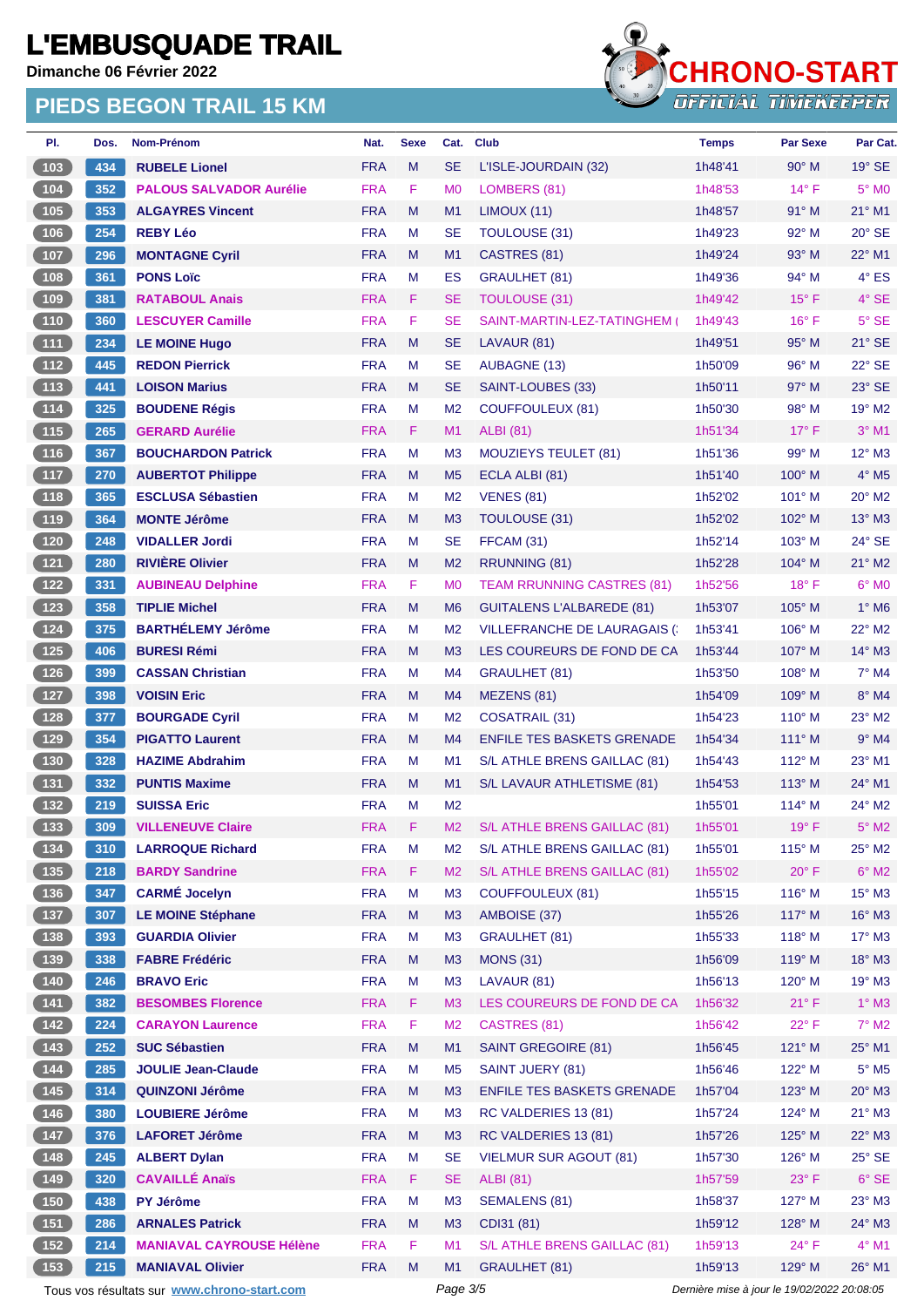**Dimanche 06 Février 2022**

#### **PIEDS BEGON TRAIL 15 KM**



| PI.                          | Dos. | Nom-Prénom                      | Nat.       | <b>Sexe</b> | Cat.           | <b>Club</b>                       | <b>Temps</b> | <b>Par Sexe</b> | Par Cat.                   |
|------------------------------|------|---------------------------------|------------|-------------|----------------|-----------------------------------|--------------|-----------------|----------------------------|
| 154                          | 312  | <b>HYGONENQ Magalie</b>         | <b>FRA</b> | F.          | M3             | <b>UAG RUNNING GAILLAC (81)</b>   | 1h59'16      | $25^{\circ}$ F  | $2^{\circ}$ M3             |
| 155                          | 311  | <b>MARQUIER Magali</b>          | <b>FRA</b> | F           | M <sub>3</sub> | <b>UAG RUNNING GAILLAC (81)</b>   | 1h59'16      | $26^{\circ}$ F  | $3^\circ$ M <sub>3</sub>   |
| 156                          | 208  | <b>MASSOUTIER Céline</b>        | <b>FRA</b> | F.          | M1             | FRANCE ADOT 81 (81)               | 1h59'22      | $27^\circ$ F    | $5^\circ$ M1               |
| $157$                        | 232  | <b>FAGOT Christophe</b>         | <b>FRA</b> | M           | M <sub>3</sub> | <b>GRAULHET (81)</b>              | 1h59'25      | $130^\circ$ M   | 25° M3                     |
| 158                          | 316  | <b>BOURDIL Jérôme</b>           | <b>FRA</b> | M           | M <sub>2</sub> | BALMA (31)                        | 1h59'28      | $131^\circ$ M   | $26^\circ$ M2              |
| 159                          | 411  | <b>MORTELETTE Fabrice</b>       | <b>FRA</b> | M           | M <sub>2</sub> | CADALEN (81)                      | 1h59'31      | 132° M          | $27^\circ$ M2              |
| 160                          | 409  | <b>MANEN Vincent</b>            | <b>FRA</b> | M           | M1             | CADALEN (81)                      | 1h59'31      | $133^\circ$ M   | $27^\circ$ M1              |
| 161                          | 264  | <b>BARBOT Pauline</b>           | <b>FRA</b> | F.          | SE             | MÉRIGNAC (33)                     | 1h59'32      | $28^{\circ}$ F  | $7^\circ$ SE               |
| 162                          | 379  | <b>PIGOT Rémi</b>               | <b>FRA</b> | M           | M <sub>3</sub> | GAILLAC (81)                      | 1h59'36      | 134° M          | 26° M3                     |
| 163                          | 396  | <b>FIORET Patrice</b>           | <b>FRA</b> | M           | M <sub>2</sub> | ROUMENS (31)                      | 1h59'52      | $135^\circ$ M   | 28° M2                     |
| 164                          | 342  | <b>TRESSENS Thierry</b>         | <b>FRA</b> | M           | M <sub>2</sub> | PEYROLE (81)                      | 2h00'08      | $136^\circ$ M   | $29^\circ$ M2              |
| 165                          | 416  | <b>LECLERCQ Philippe</b>        | <b>FRA</b> | M           | M4             | <b>MONTAUBAN (82)</b>             | 2h00'11      | 137° M          | 10° M4                     |
| 166                          | 207  | <b>FONTAINE Perrine</b>         | <b>FRA</b> | F.          | M1             | FRANCE ADOT 81 (81)               | 2h00'44      | $29°$ F         | $6^{\circ}$ M1             |
| 167                          | 299  | <b>GIORGI Jean-Jacques</b>      | <b>FRA</b> | M           | M <sub>6</sub> | S/L USCA LESCURE (81)             | 2h01'00      | $138^\circ$ M   | $2^{\circ}$ M <sub>6</sub> |
| 168                          | 291  | <b>BOYER Lionel</b>             | <b>FRA</b> | M           | M3             | CASTRES (81)                      | 2h01'05      | 139° M          | 27° M3                     |
| 169                          | 222  | <b>MILLOCCO Fabien</b>          | <b>FRA</b> | M           | M <sub>1</sub> | A.A.GRISOLLES (82)                | 2h01'20      | $140^\circ$ M   | $28^{\circ}$ M1            |
| 170                          | 450  | ** Anonymat du Participant **   | <b>FRA</b> | F.          | M <sub>2</sub> | AMBRES (81)                       | 2h01'47      | $30^\circ$ F    | $8^\circ$ M2               |
| $171$                        | 300  | <b>ALVERNHE Fernanda</b>        | <b>FRA</b> | F.          | M <sub>4</sub> | S/L USCA LESCURE (81)             | 2h01'47      | $31^\circ$ F    | $1°$ M4                    |
| $172$                        | 387  | <b>RACAUD Bernard</b>           | <b>FRA</b> | M           | M <sub>5</sub> | <b>ENFILE TES BASKETS GRENADE</b> | 2h01'54      | 141° M          | $6^{\circ}$ M <sub>5</sub> |
| 173                          | 323  | <b>LHORTE Philippe</b>          | <b>FRA</b> | M           | M <sub>3</sub> | SAINT-BENOIT DE CARMAUX (81)      | 2h02'31      | $142^\circ$ M   | 28° M3                     |
| $174$                        | 425  | <b>BARRAUD Guillaume</b>        | <b>FRA</b> | M           | M <sub>0</sub> | <b>CEPET (31)</b>                 | 2h02'51      | $143^\circ$ M   | 11° MO                     |
| $175$                        | 322  | <b>MORGANTI Pierre</b>          | <b>FRA</b> | М           | M4             | S/L ATHLE BRENS GAILLAC (81)      | 2h04'28      | 144° M          | 11° M4                     |
| $176$                        | 319  | <b>COUDERT Christophe</b>       | <b>FRA</b> | M           | M <sub>3</sub> | TOULOUSE (31)                     | 2h04'54      | $145^\circ$ M   | $29^\circ$ M3              |
| $177$                        | 292  | <b>LEGRAND Véronique</b>        | <b>FRA</b> | F           | M <sub>2</sub> | <b>GRAULHET (81)</b>              | 2h05'11      | $32^{\circ}$ F  | $9^\circ$ M2               |
| $178$                        | 289  | <b>FERRET Sophie</b>            | <b>FRA</b> | F.          | <b>SE</b>      | <b>TEAM SOCKETTE (81)</b>         | 2h05'22      | $33^\circ$ F    | 8° SE                      |
| 179                          | 277  | <b>RICHE Fabien</b>             | <b>FRA</b> | M           | M1             | SAINT LYS (31)                    | 2h05'43      | 146° M          | 29° M1                     |
| $180$                        | 407  | <b>GASTE Cécile</b>             | <b>FRA</b> | F.          | M <sub>1</sub> | <b>ALOUETTES RUNNING (31)</b>     | 2h06'29      | $34^{\circ}$ F  | $7^\circ$ M1               |
| 181                          | 258  | <b>BACHELLERIE Thomas</b>       | <b>FRA</b> | M           | M <sub>1</sub> | ALOUETTES RUNNING (31)            | 2h06'30      | 147° M          | 30° M1                     |
| 182                          | 271  | <b>BIGOT Karine</b>             | <b>FRA</b> | F           | M <sub>2</sub> | LES CLOCHES PIEDS - SAINT-SUI     | 2h07'12      | $35^{\circ}$ F  | $10^{\circ}$ M2            |
| 183                          | 369  | <b>DARNIS Isabelle</b>          | <b>FRA</b> | F           | M <sub>3</sub> | <b>COUREURS DE FOND (81)</b>      | 2h07'34      | $36^{\circ}$ F  | $4^\circ$ M3               |
| (184)                        | 295  | <b>PEQUIGNOT Eric</b>           | <b>FRA</b> | M           | M <sub>2</sub> | VERFEIL (31)                      | 2h07'35      | 148° M          | 30° M2                     |
| 185                          | 374  | <b>NIEL Aalaïs</b>              | <b>FRA</b> | F.          | M1             | PARISOT (81)                      | 2h07'35      | 37° F           | $8^\circ$ M1               |
| 186                          | 337  | <b>PILLET Mathilde</b>          | <b>FRA</b> | F.          | M <sub>1</sub> | S/L LAVAUR ATHLETISME (81)        | 2h08'07      | 38° F           | $9°$ M1                    |
| 187                          | 341  | <b>BEZIADE Gwenaelle</b>        | <b>FRA</b> | F           | M <sub>0</sub> | TERSSAC (81)                      | 2h09'33      | 39° F           | <b>7° MO</b>               |
| 188                          | 203  | <b>PLANA Johanny</b>            | <b>FRA</b> | F.          | <b>MO</b>      | <b>ALBI</b> (81)                  | 2h09'58      | $40^{\circ}$ F  | $8^\circ$ MO               |
| 189                          | 206  | <b>BACCO Sabine</b>             | <b>FRA</b> | F           | M <sub>2</sub> | <b>TEAM BINOUZE (82)</b>          | 2h09'58      | 41° F           | 11° M2                     |
| [190]                        | 205  | <b>CARCENAC David</b>           | <b>FRA</b> | M           | M <sub>2</sub> | ACL BUSQUE (81)                   | 2h10'11      | 149° M          | $31^\circ$ M2              |
| 191                          | 273  | <b>BREGEON Carole-Anne</b>      | <b>FRA</b> | F           | <b>SE</b>      | <b>TOULOUSE (31)</b>              | 2h10'14      | $42^{\circ}$ F  | $9°$ SE                    |
| 192                          | 272  | <b>AUREGAN Amandine</b>         | <b>FRA</b> | F.          | <b>SE</b>      | <b>TOULOUSE (31)</b>              | 2h10'17      | 43° F           | $10^{\circ}$ SE            |
| 193                          | 237  | <b>SUAU Caroline</b>            | <b>FRA</b> | F           | M <sub>0</sub> | S/L ATHLE BRENS GAILLAC (81)      | 2h11'13      | 44° F           | $9°$ MO                    |
| $\left( \frac{1}{2} \right)$ | 220  | <b>FRITSCH Isabelle</b>         | <b>FRA</b> | F.          | M1             | <b>LABESSIERE CANDEIL (81)</b>    | 2h11'17      | 45°F            | $10^{\circ}$ M1            |
| 195                          | 241  | <b>RICHARD Véronique</b>        | <b>FRA</b> | F.          | M <sub>0</sub> | <b>TOULOUSE (31)</b>              | 2h11'31      | 46°F            | 10° MO                     |
| 196                          | 249  | <b>CARRASCO-VAUDON Clémence</b> | <b>FRA</b> | F           | <b>SE</b>      | <b>CLUB ALPIN FRANCAIS (31)</b>   | 2h11'32      | $47^\circ$ F    | $11^{\circ}$ SE            |
| 197                          | 355  | <b>CHOURRET Nadine</b>          | <b>FRA</b> | F           | M4             | <b>DDX BRUGUIERES (31)</b>        | 2h11'37      | 48°F            | $2^{\circ}$ M4             |
| 198                          | 403  | <b>BERTRAND Corine</b>          | <b>FRA</b> | F           | M <sub>3</sub> | LES COUREURS DE FOND DE CA        | 2h11'56      | $49^\circ$ F    | $5^\circ$ M3               |
| 199                          | 432  | <b>LEGEAI Sylvain</b>           | <b>FRA</b> | M           | M1             | PECHBONNIEU (31)                  | 2h13'20      | 150° M          | 31° M1                     |
| 200                          | 263  | <b>NOLIBOS Sarah</b>            | <b>FRA</b> | F.          | M1             | MÉRIGNAC (33)                     | 2h13'28      | $50^\circ$ F    | $11^{\circ}$ M1            |
| 201                          | 262  | <b>MAIRE Jean Luc</b>           | <b>FRA</b> | M           | M <sub>2</sub> | BEZIERS (34)                      | 2h13'30      | $151^\circ$ M   | $32^\circ$ M2              |
| 202                          | 388  | <b>ALVES DE MACEDO Nathalie</b> | <b>FRA</b> | F.          | M <sub>2</sub> | <b>COURIR ARIEGE PYRENEES-CAF</b> | 2h14'50      | $51^{\circ}$ F  | $12^{\circ}$ M2            |
| 203                          | 330  | <b>MIQUEL Patrice</b>           | <b>FRA</b> | М           | M <sub>3</sub> | LES APEYROLIENS (81)              | 2h14'56      | 152° M          | 30° M3                     |
| 204                          | 386  | <b>FERRAND Lucile</b>           | <b>FRA</b> | F.          | M <sub>2</sub> | <b>ENFILE TES BASKETS GRENADE</b> | 2h15'00      | $52^{\circ}$ F  | $13^\circ$ M2              |

Tous vos résultats sur **[www.chrono-start.com](https://www.chrono-start.com/)** Page 4/5 Page 4/5 Dernière mise à jour le 19/02/2022 20:08:05